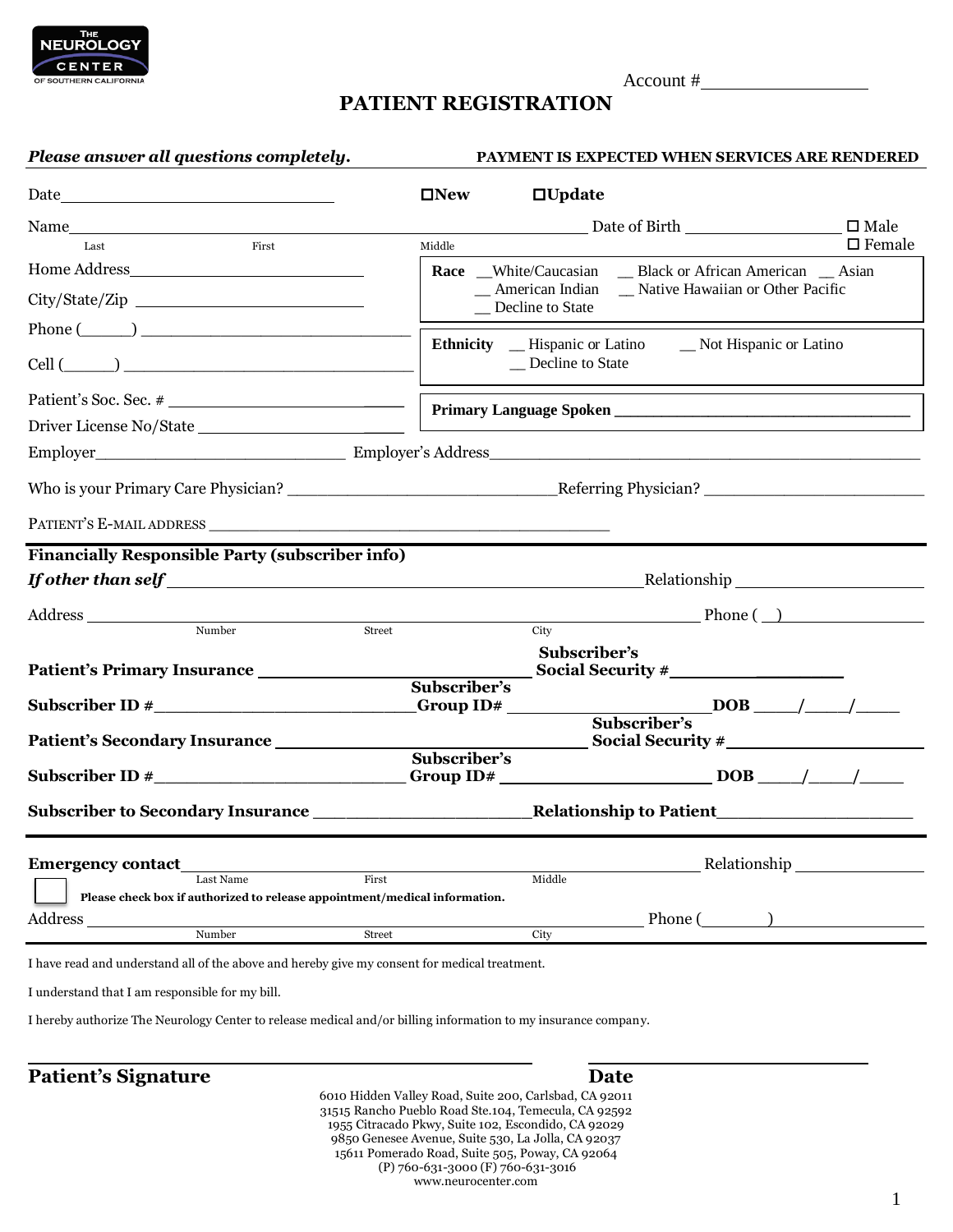

## **Welcome to The Neurology Center**

## **STATEMENT OF FINANCIAL POLICY**

**This facility** will bill your insurance and receive payment directly from them. Any services that your insurance will not cover are your responsibility. If for any reason you are not able to pay your co-payment at the time of service an additional \$15.00 will be added to your statement.

**If you have HMO insurance, it requires authorization** for any treatment in our office. If this authorization has not been obtained before your visit, you will be required to sign a financial waiver. You will be expected to pay for all charges incurred, and if your insurance subsequently authorizes the services, your payment will be refunded upon receipt of insurance payment.

**If we are not a participating provider** for your insurance plan, we will bill your insurance as a courtesy, if you have provided us with complete information to do so.

**If you do not have insurance,** payment is expected at the time of service. We accept Visa, MasterCard and American Express for your convenience. If payment in full is not possible at the time of service, payment plans are available and can be arranged in our Business Office upon your request.

## **If you need our doctor to complete forms such as disability or Department of Motor Vehicles, there will be a \$35 fee per form to be completed.**

**Statements are mailed monthly** to patients with an outstanding balance. If you are unable to pay your balance within 30 days, please contact the Billing Office at (760) 631-3020 to make payment arrangements.

**New patients: A 24-hour advanced notice is required if you must cancel or change your appointment.** If you miss your initial appointment without notifying our office, we will notify your referring provider and make an attempt to schedule another appointment. If a second appointment is missed with no notification, we will ask that you be referred to another provider.

**For established patients** who miss an appointment without giving a 24-hour advanced notice, there is a \$75.00 charge for general office visits, and a \$200.00 charge for all missed diagnostic testing or study appointments. **Our policies are created to allow for effective scheduling and to ensure all patients wishing to be seen may be accommodated. Please help us better serve you by notifying us as soon as possible if you must change or cancel your appointment.** 

## **LAB TEST, CAT SCANS, MRI'S, ETC:**

When referred to an outside facility, please contact your insurance to ensure it is a contracted facility, in orders to keep your costs down. *Ultimately, it is your responsibility to know your insurance plan benefits.*

**\*\*\*Please note that our office does not call patients with normal test results. All normal test results will be reviewed during follow up office visit. If you wish to get your results prior to your next appointment please call our office at 760-631-3000 option 4. \*\*\* Prescription Refills:**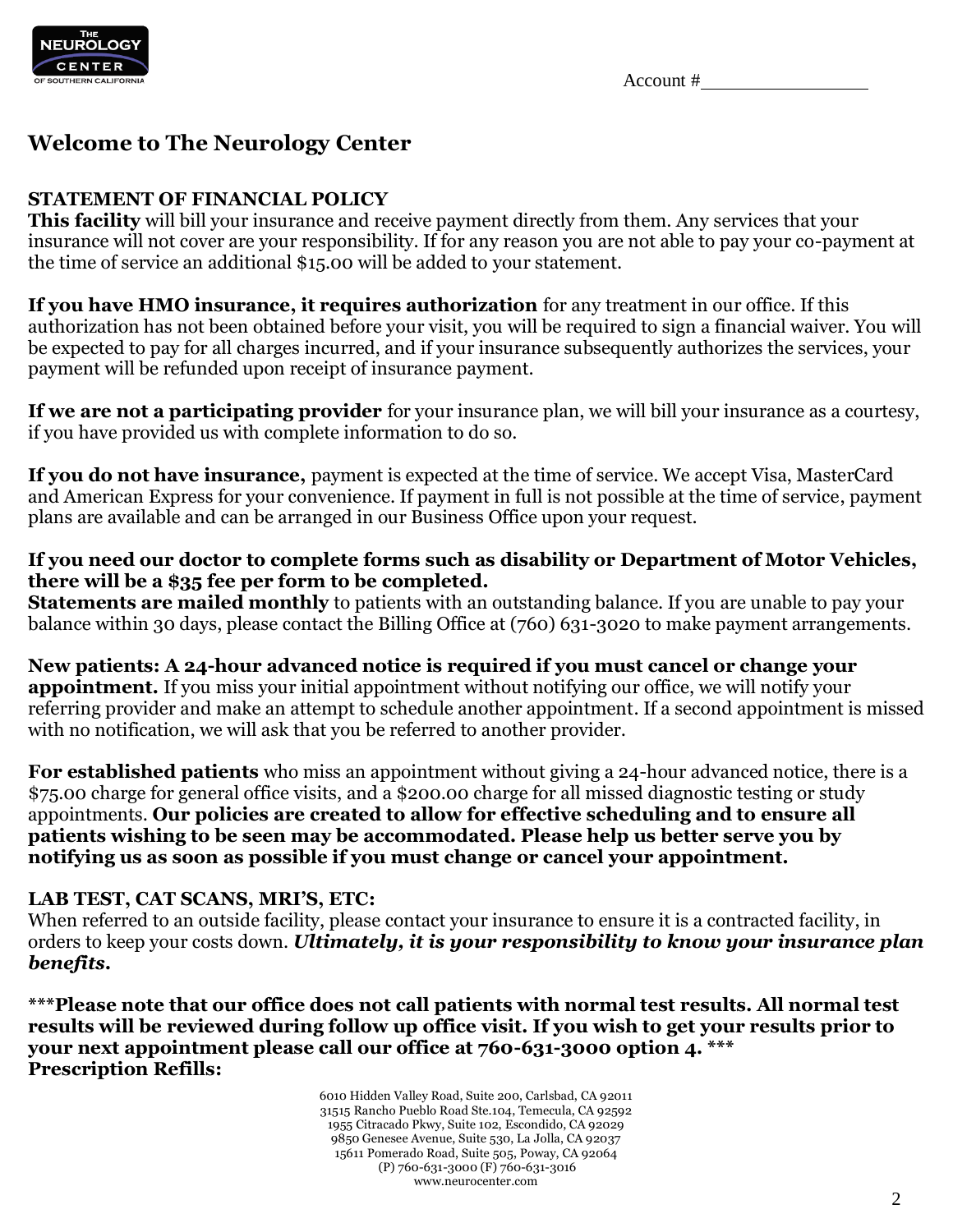

| Account # |  |
|-----------|--|
|-----------|--|

Please call your pharmacy for prescription refills, at least 4 to 5 days before you run out of medication. Our doctors cannot authorize refills after office hours or on weekends, as they cannot access your medical records. Refills requested after hours will be reviewed for refill, on the next business day, and may take up to 48 hours to fill. Refills can take up to 4 days if we have to request authorization from your insurance as we have to wait for the approval before we can call pharmacy.

## **We provide medical records to other medical providers.**

**The Neurology Center will furnish and/or discuss medical information** (e.g., examination findings, laboratory and test results, etc.) **with your Primary Care Physician and/or the Provider or entity that referred you to The Neurology Center.** 

## **HIPAA Notice of Privacy Practices – Acknowledgement of Receipt and Consent to Disclosure 14712**

The Neurology Center of Southern California participates in an Organized Health Care Arrangement (OHCA) with the University of California, San Diego Health System (UCSD) for purposes of compliance with the Health Insurance Portability and Accountability Act of 1996 (HIPAA). This notice is jointly used by and jointly describes the practices of all participants with the OHCA, including, without limitation any health care professional authorized to enter information into your medical record. UCSD also has its own Notice of Privacy Practices that can be access at http://health.ucsd.edu/hipaa/Pages/hipaa.aspx. The OHCA will follow the terms of this joint notice. The OHCA may share medical information with each other for treatment, payment, or health care operations related to the OHCA as well as for research related purposes conducted at UCSD and at all related UC Medical Groups and UC Hospitals."

**I have read and understand The Neurology Center's financial and claims filing policies. I have read and understand all of the above and hereby give my consent for medical treatment.** 

**I understand that I am responsible for my bill and consent to having my insurance payor billed.** 

**I hereby authorize The Neurology Center to release medical and/or billing information to my insurance company.** 

**Patient's Signature\_\_\_\_\_\_\_\_\_\_\_\_\_\_\_\_\_\_\_\_\_\_\_\_\_\_\_\_\_\_\_\_\_\_\_\_\_\_\_\_\_\_\_\_\_\_\_\_\_\_\_\_\_\_\_\_\_\_\_\_** 

**Responsible Parties Signature (if other than patient)** 

**Thank you for choosing The Neurology Center!**

**\_\_\_\_\_\_\_\_\_\_\_\_\_\_\_\_\_\_\_\_\_\_\_\_\_\_\_\_\_\_\_**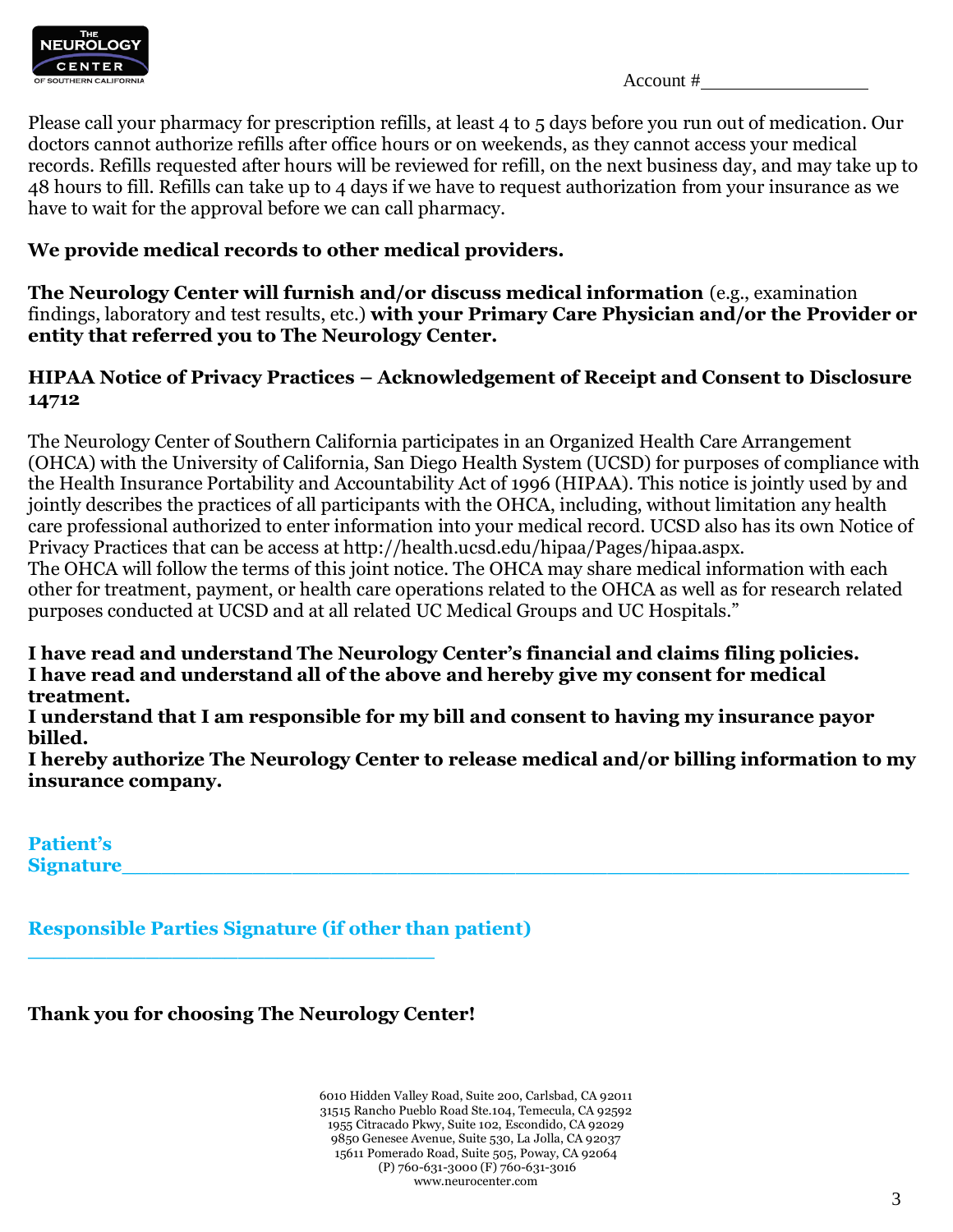

 $\text{Account } \#$ 

## **PERMISSION TO FURNISH MY MEDICAL INFORMATION**

Patient Name: \_\_\_\_\_\_\_\_\_\_\_\_\_\_\_\_\_\_\_\_\_\_\_\_\_\_\_\_\_\_\_\_\_\_\_\_\_\_

## **1. FURNISH TO RELATIVES AND/OR PERSONAL ASSOCIATES**

**I hereby give my consent to The Neurology Center to furnish medical information about me** (e.g., blood test results, other test results, doctor's instructions, etc.) in the event I am not immediately available.

Approved Person(s) Relationship to Patient

- $\Box$  I hereby authorize The Neurology Center to disclose medical information in the purpose to contact me with routine results and to remind me of my future appointments. You may email, send text messages and or leave this information on my answering machine.
- I hereby instruct The Neurology Center to furnish information **only** to me. In this instance, I understand you will leave a message for me to call the office if I am not immediately available.
- $\Box$  Other special instructions regarding furnishing my medical information:  $\Box$

| $\sqrt{2}$<br><b>Patient Signature</b> | Date | <b>Designated Power of Attorney</b> |
|----------------------------------------|------|-------------------------------------|

## **2. FURNISH TO PHYSICIANS OR OTHER MEDICAL PROVIDERS**

**I understand that The Neurology Center will furnish and/or discuss medical information** (e.g., examination findings, laboratory and test results, etc.) **about me with my Primary Care Physician and/or the Provider or entity that referred me to The Neurology Center.** 

**In addition, I hereby give my consent to The Neurology Center to furnish and/or discuss my medical information with the following additional Medical Providers or Entity(ies)**

| <b>Providers Name</b>    | <b>Phone Number</b>                                                                                                                                                                                                                                                                                                 | City                                |
|--------------------------|---------------------------------------------------------------------------------------------------------------------------------------------------------------------------------------------------------------------------------------------------------------------------------------------------------------------|-------------------------------------|
| X                        |                                                                                                                                                                                                                                                                                                                     |                                     |
| <b>Patient Signature</b> | Date                                                                                                                                                                                                                                                                                                                | <b>Designated Power of Attorney</b> |
|                          | 6010 Hidden Valley Road, Suite 200, Carlsbad, CA 92011<br>31515 Rancho Pueblo Road Ste.104, Temecula, CA 92592<br>1955 Citracado Pkwy, Suite 102, Escondido, CA 92029<br>9850 Genesee Avenue, Suite 530, La Jolla, CA 92037<br>15611 Pomerado Road, Suite 505, Poway, CA 92064<br>(P) 760-631-3000 (F) 760-631-3016 |                                     |

www.neurocenter.com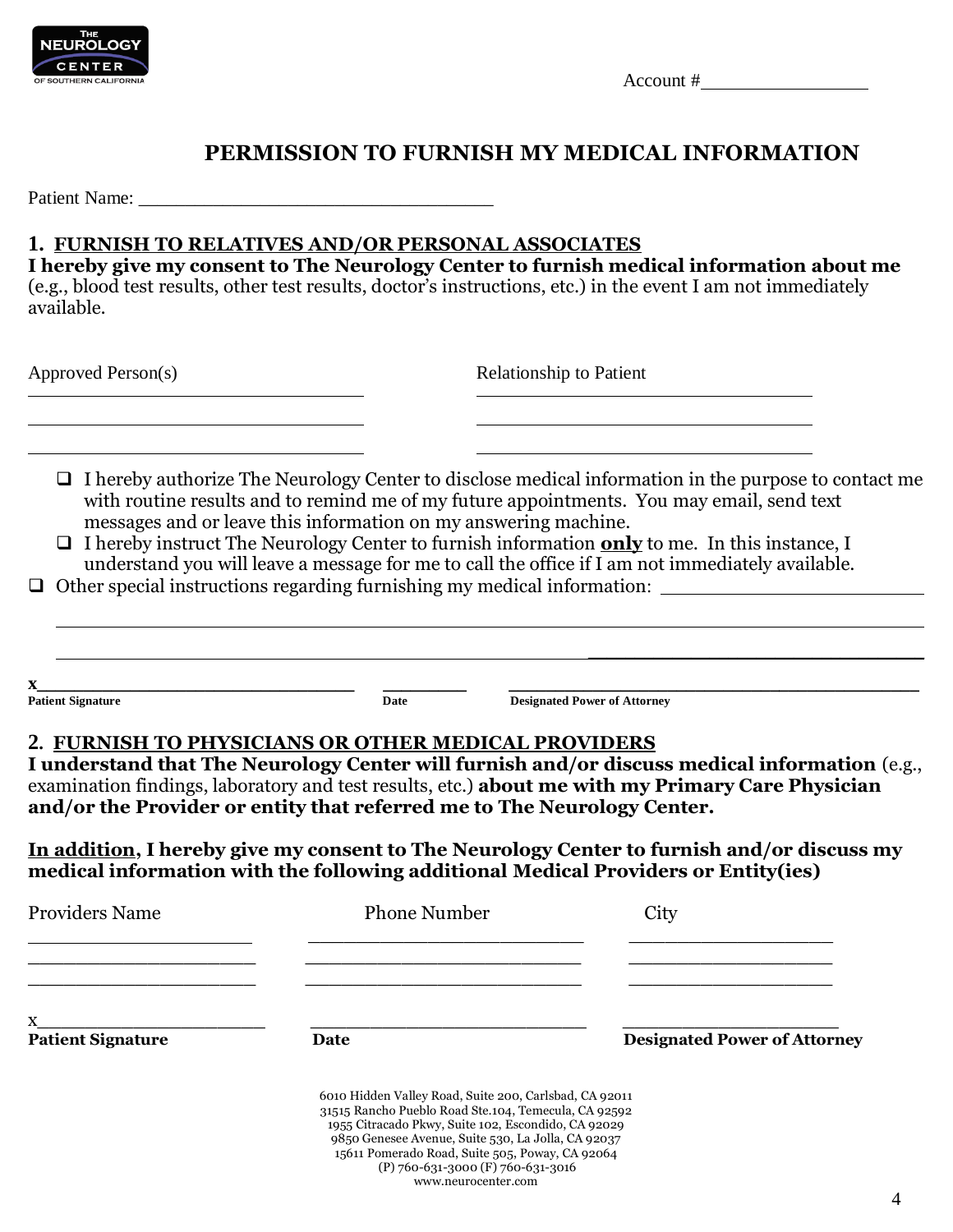

## **NEW PATIENT HISTORY**

|                               | How do you prefer to receive information about your diagnosis? ___Verbal ___Written ___Pictures |  |  |
|-------------------------------|-------------------------------------------------------------------------------------------------|--|--|
| <b>Chief Complaint</b>        | Please list the main problems, which bring you to the doctor                                    |  |  |
|                               | $1.$ $\overline{\phantom{a}}$                                                                   |  |  |
|                               |                                                                                                 |  |  |
|                               | $3.$ $\overline{\phantom{a}}$                                                                   |  |  |
|                               | 4.                                                                                              |  |  |
|                               |                                                                                                 |  |  |
| Please describe the problems: |                                                                                                 |  |  |
|                               |                                                                                                 |  |  |
|                               |                                                                                                 |  |  |
|                               |                                                                                                 |  |  |
|                               |                                                                                                 |  |  |
|                               |                                                                                                 |  |  |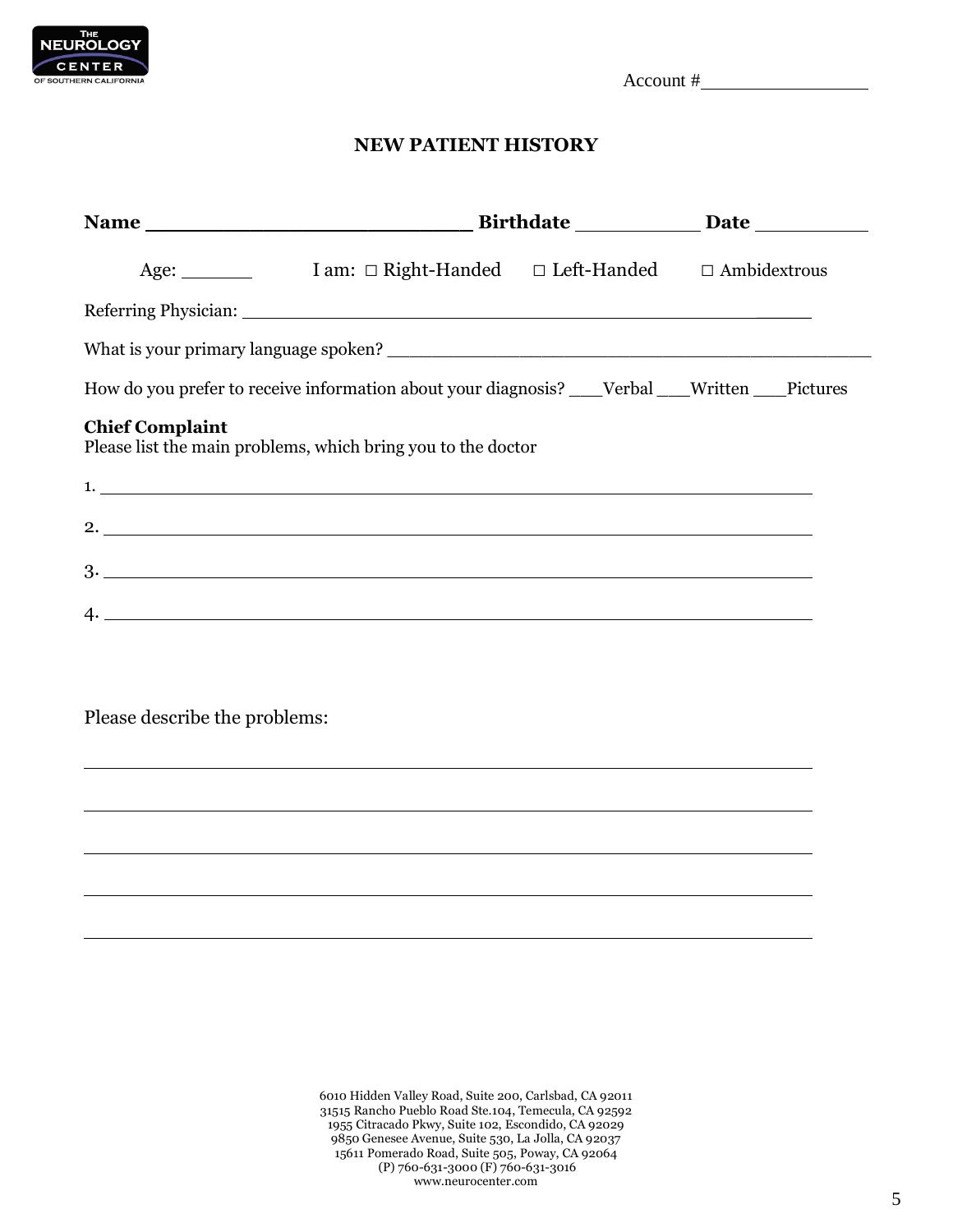

## **Review of Symptoms**

Check boxes if you are having any of these symptoms; write in details:

- 
- 
- □ Changes in Weight □ Hesitancy

- 
- 
- □ Blurred vision □ Rashes

## **Ears, Nose, and throat** □ Nipple discharge

- □ Hearing loss **Endocrine**
- 
- 
- 

- 
- 
- □ Chest Pain or Pressure Iodine, shellfish,
- □ Skipped beats **Neurological**
- 

- 
- □ Shortness of breath □ Headaches
- □ Hyperventilation □ Seizures

## **Gastrointestinal** □ Blackouts

- □ Abdominal Pain □ Fainting □ Fainting
- 
- □ Blood in stool □ Arm pain
- □ Constipation □ Leg pain
- 
- 
- 

- □ Easy bruising or bleeding □ Stroke
- 

## **Musculoskeletal** □ Numbness

- □ Joint stiffness □ Tingling
- □ Joint swelling **Psychiatric**
- □ Joint Limitation □ Nood swings
- 
- □ Neck pain □ Anxiety
- □ Back pain □ Nemory

Current height Current weight

## Constitutional **Genitourinary**

- □ Chills □ Blood in urine
- □ Fatigue □ Burning with urination
	-
- **Eyes** □ Nighttime frequency
- □ Double vision □ Difficulty with urination

## □ Eye Pain **Skin/Breast**

- 
- 

- □ Ringing □ Intolerant of heat or cold
- □ Dizziness □ Excessive urination
- □ Sore throat □ Excessive hunger
- **Cardiovascular** □ Increased thirst

## □ Ankle swelling **Allergic/Immunologic**

□ Night sweats □ Allergies to medication,

- □ Blackouts □ Difficulty with speech
- **Respiratory** □ Impaired memory
- □ Cough □ Confusion □ Confusion □ Confusion □ Confusion □ Confusion □ Confusion □
	-
	-
	-
	-
- □ Appetite loss □ Trouble swallowing
	-
	-
- □ Diarrhea □ Weakness or paralysis
- □ Nausea □ Tremors
- □ Vomiting □ Incoordination
- **Hematologic/Lymphatic** □ □ Uncontrolled movements
	-
- □ Anemia □ Imbalance
	-
	-

- 
- □ Joint pain □ Depression
	-
	-
	- $\Box$  Hallucinations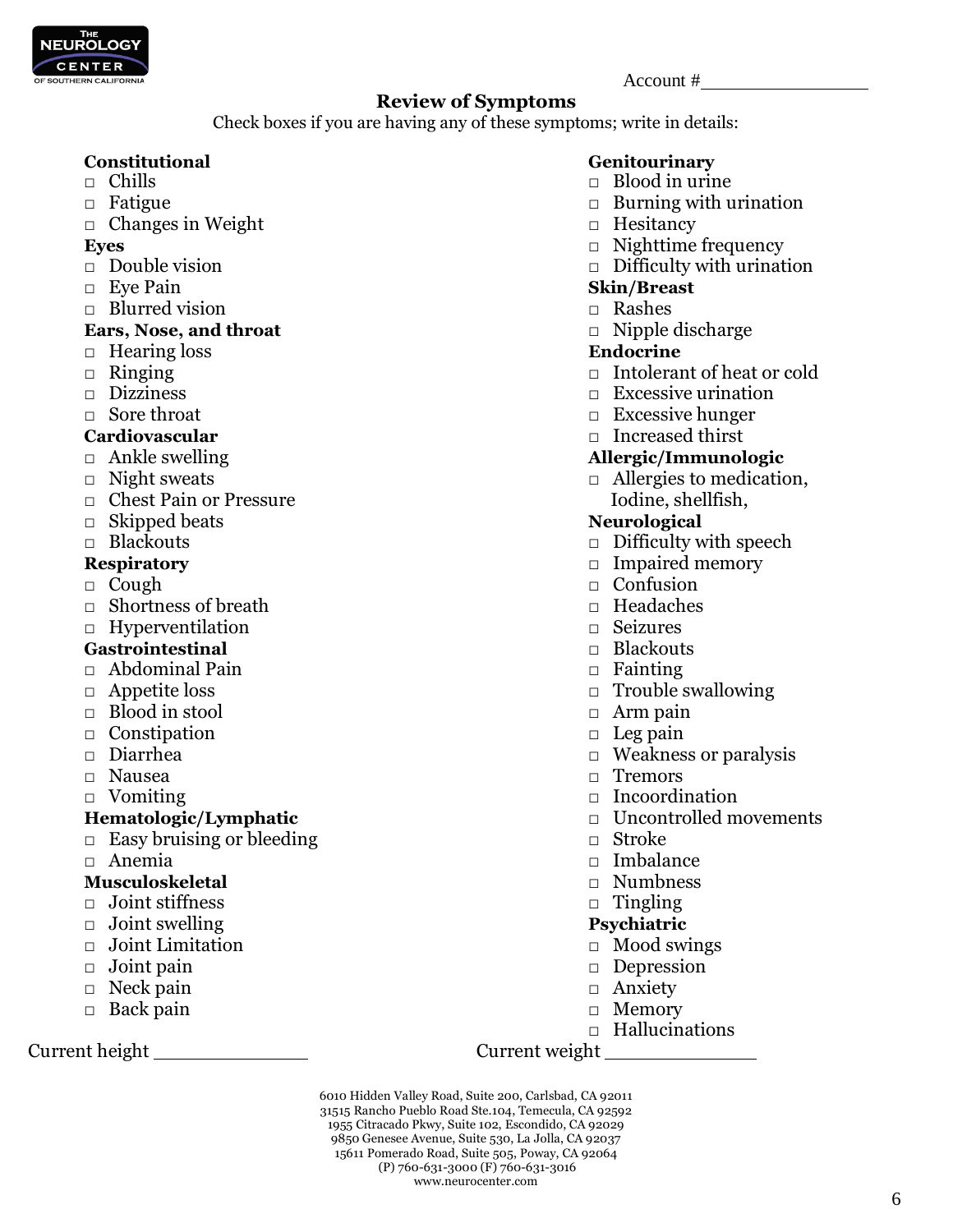

Patient Name:

## **Past Medical History**

Check if you have had any of these problems. Give details.

| Alcoholism                               | <b>Heart Disease</b>                |
|------------------------------------------|-------------------------------------|
| Arthritis                                | <b>High Blood Pressure</b>          |
| <b>Atrial Fibrillation</b>               | High Cholesterol                    |
| Blindness, part or full                  | Headache                            |
| Cancer                                   | <b>Multiple Sclerosis</b><br>$\Box$ |
| Concussion                               | Myopathy or Muscular Dystrophy      |
| COPD                                     | Neuropathy                          |
| Double vision                            | Parkinson's Disease                 |
| Deep Vein Thrombosis (DVT)               | Seizure (Epilepsy)                  |
| Depression                               | <b>Stroke</b><br>П                  |
| <b>Diabetes</b>                          |                                     |
| Dementia                                 | Substance Abuse Disorder            |
| Fibromyalgia                             | □                                   |
|                                          | П                                   |
| <b>Allergies:</b>                        |                                     |
| Please list any allergies to medications |                                     |
| Are you allergic to X-ray dye?           |                                     |
| Are you allergic to shellfish?           |                                     |

**Medications –** Please list all the medications you are currently taking. Include aspirin, birth control pills hormones, water pills, sleeping pills, tranquilizers, vitamins, etc.

| <b>Medication</b> | <b>Dosage</b> | How often taken? | For how long have you taken<br>it? |
|-------------------|---------------|------------------|------------------------------------|
|                   |               |                  |                                    |
| 2.                |               |                  |                                    |
| 3.                |               |                  |                                    |
| 4.                |               |                  |                                    |
| 5.                |               |                  |                                    |
| 6.                |               |                  |                                    |
| 7.                |               |                  |                                    |
| 8.                |               |                  |                                    |

**Surgical Procedures – List chronologically** 

| <b>Operations</b> | <b>Hospital &amp; City</b> | Date |
|-------------------|----------------------------|------|
| .,                |                            |      |
| <u>.</u>          |                            |      |
| -3.               |                            |      |

### **Patient Name: \_\_\_\_\_\_\_\_\_\_\_\_\_\_\_\_\_\_\_\_\_\_\_\_\_\_\_\_\_\_\_\_\_\_\_**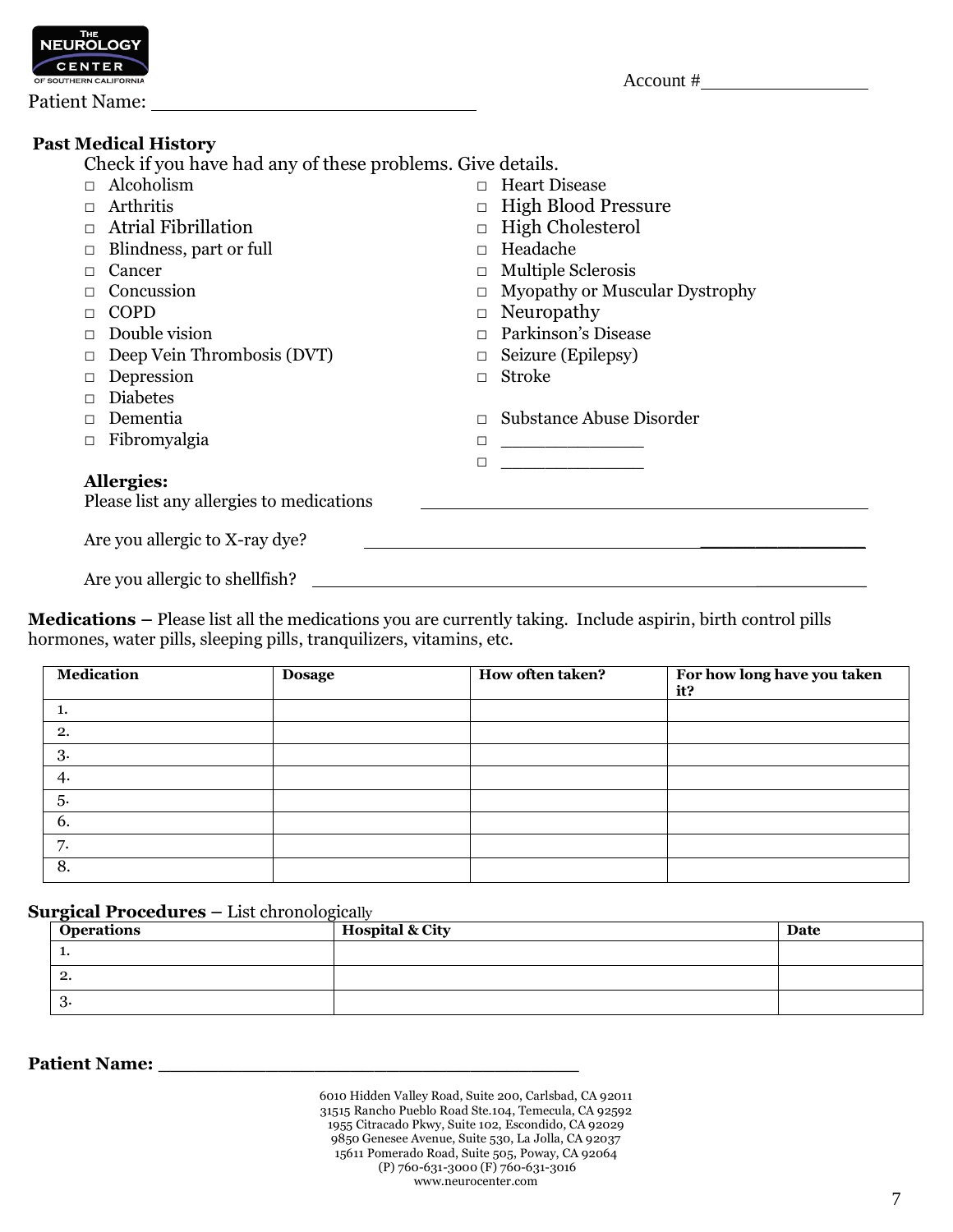

| Account # |
|-----------|
|-----------|

## **Other Hospitalizations or Other Medical Problems**

| . .             |  |
|-----------------|--|
| റ<br><u>.</u>   |  |
| റ<br>$\cdot$ ). |  |
| 4.              |  |

### **Have you had any of these tests? Give details**.

| <b>Marital Status:</b><br>$\Box$ Married                   |                                                                                                                                                                                                                                      |
|------------------------------------------------------------|--------------------------------------------------------------------------------------------------------------------------------------------------------------------------------------------------------------------------------------|
|                                                            | $\Box$ Single<br>$\Box$ Divorced<br>$\Box$ Widowed                                                                                                                                                                                   |
| Education Completed: (YEARS)                               | $\Box$ $9$ $\Box$ $10$ $\Box$ $11$<br>$\square 12$<br>$\square 13$<br>$\square 16$<br>$\square 14$<br>$\square 15$                                                                                                                   |
|                                                            |                                                                                                                                                                                                                                      |
|                                                            | Do you exercise regularly? $\square$ Yes $\square$ No, if so, what do you do?                                                                                                                                                        |
| <b>Habits</b>                                              |                                                                                                                                                                                                                                      |
|                                                            | Check any of the following that you have used and state amount:                                                                                                                                                                      |
|                                                            |                                                                                                                                                                                                                                      |
| $\Box$                                                     | Alcohol How much per day?                                                                                                                                                                                                            |
| $\Box$                                                     | Tobacco How much per day?                                                                                                                                                                                                            |
|                                                            | Have any of your relatives has any of the following? If yes, indicate relationship (e.g., father):                                                                                                                                   |
| <b>Family History</b><br>Check if positive                 | Relationship                                                                                                                                                                                                                         |
| Cancer<br>П                                                | <u> 1989 - Johann Stoff, deutscher Stoffen und der Stoffen und der Stoffen und der Stoffen und der Stoffen und der</u>                                                                                                               |
| <b>Diabetes</b><br>$\Box$                                  | <u> 1989 - Johann Stoff, deutscher Stoffen und der Stoffen und der Stoffen und der Stoffen und der Stoffen und de</u>                                                                                                                |
| П.                                                         |                                                                                                                                                                                                                                      |
| □                                                          |                                                                                                                                                                                                                                      |
| Migraine<br>□                                              | <u> 1990 - Johann Stoff, deutscher Stoffen und der Stoffen und der Stoffen und der Stoffen und der Stoffen und der Stoffen und der Stoffen und der Stoffen und der Stoffen und der Stoffen und der Stoffen und der Stoffen und d</u> |
| Seizures<br>$\Box$<br>П                                    | ,我们也不会有什么。""我们的人,我们也不会有什么?""我们的人,我们也不会有什么?""我们的人,我们也不会有什么?""我们的人,我们也不会有什么?""我们的人                                                                                                                                                     |
| <b>Stroke</b>                                              | Tuberculosis and the set of the set of the set of the set of the set of the set of the set of the set of the set of the set of the set of the set of the set of the set of the set of the set of the set of the set of the set       |
| □<br>Are there any other diseases that run in the family?_ |                                                                                                                                                                                                                                      |
|                                                            |                                                                                                                                                                                                                                      |
|                                                            | Did you need any assistance filling out this form? _____Y _____N________________                                                                                                                                                     |

(P) 760-631-3000 (F) 760-631-3016 www.neurocenter.com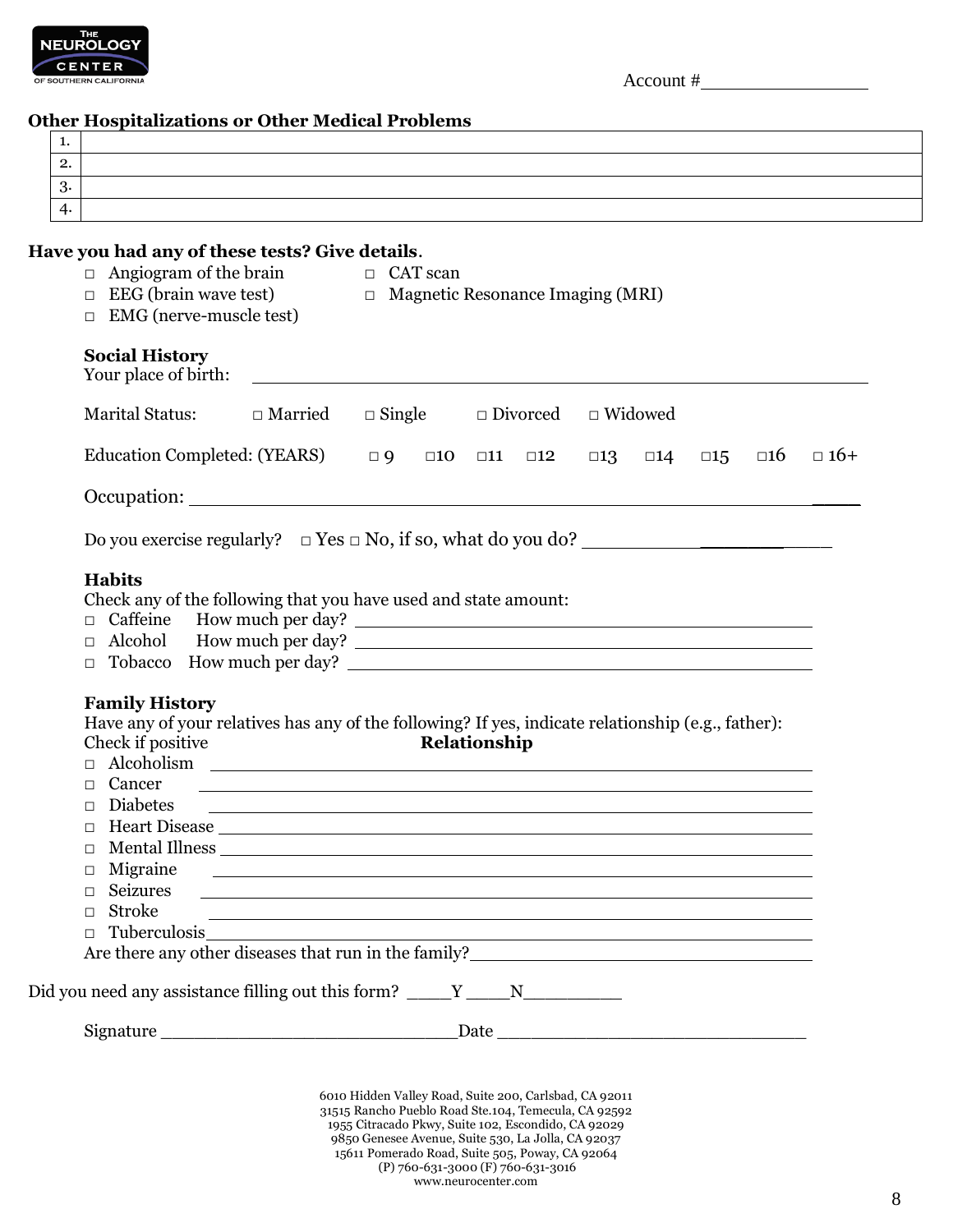

# **Sleep Survey**

|                                                         |                 | DOB:            |  |  |
|---------------------------------------------------------|-----------------|-----------------|--|--|
|                                                         |                 |                 |  |  |
| Do you snore?                                           |                 | $Yes$ No $\_\_$ |  |  |
| Do you feel tired, fatigued, or sleepy during the day?  | $Yes$ No $N$    |                 |  |  |
| Has anyone observed you stop breathing while you sleep? | $Yes$ No $\_\_$ |                 |  |  |
| Do you nap during the day?                              |                 | $\bf{No}$       |  |  |
|                                                         |                 |                 |  |  |

## **Do you have any of the following?**

**\_\_\_\_\_\_\_\_\_\_\_\_\_\_\_\_\_\_\_\_\_\_\_\_\_\_\_**

| <b>Heart Disease</b>                                  | $\Box$ Yes | $\Box$ No |   | <b>Sleep Orders</b>         |
|-------------------------------------------------------|------------|-----------|---|-----------------------------|
| <b>History of Stroke</b>                              | $\Box$ Yes | $\Box$ No |   | <b>For Office Use Only</b>  |
| <b>High Blood Pressure</b>                            | $\Box$ Yes | $\Box$ No |   | <b>Sleep Consult</b>        |
| <b>Depression</b>                                     | $\Box$ Yes | $\Box$ No | П | <b>PSG</b>                  |
| <b>Morning Headaches</b>                              | $\Box$ Yes | $\Box$ No | П | <b>CPAP Titration Study</b> |
| <b>Trouble with Memory</b><br><b>Or Concentration</b> | $\Box$ Yes | $\Box$ No |   |                             |

**Physician Signature**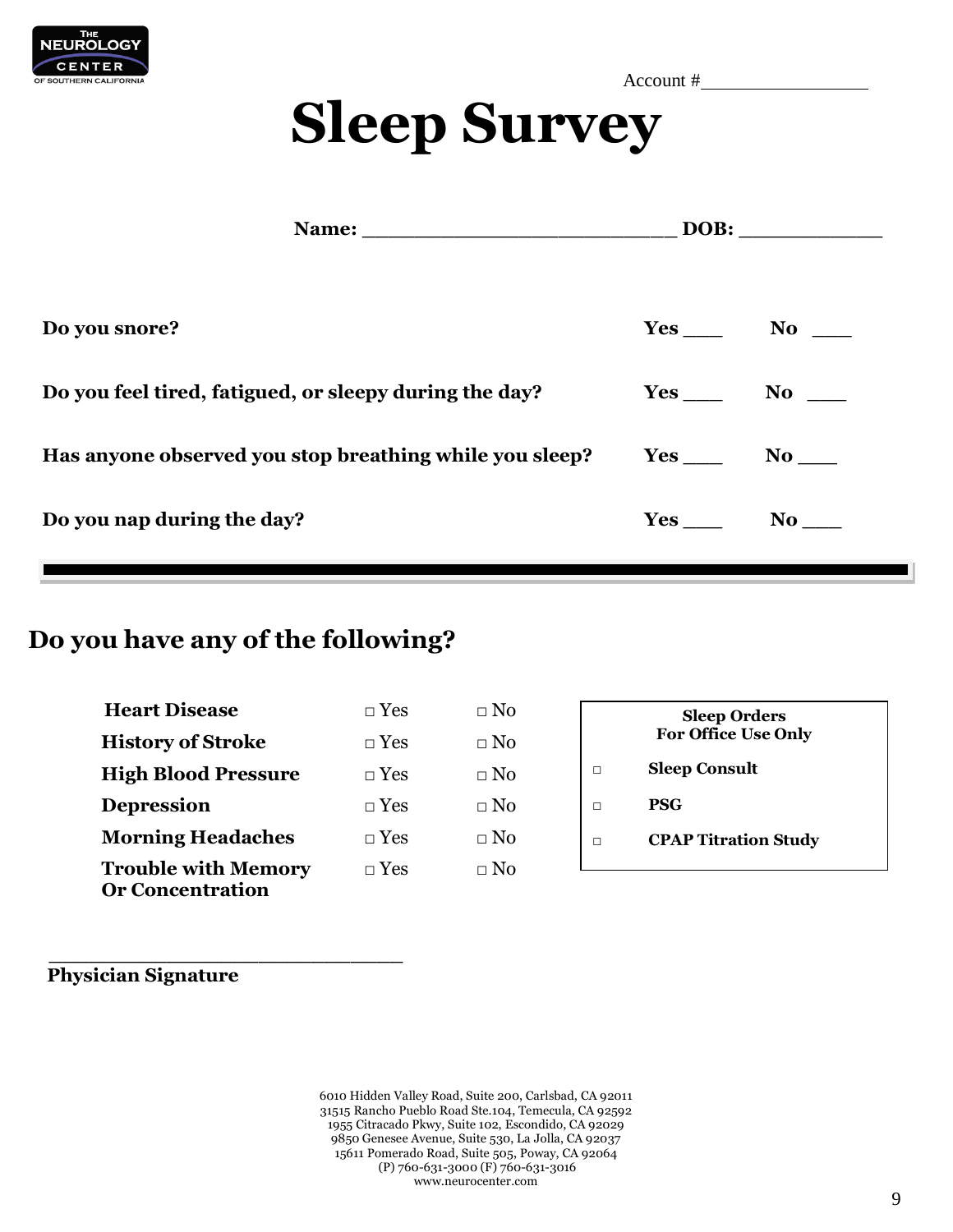

# **Pain Survey**

**Name: \_\_\_\_\_\_\_\_\_\_\_\_\_\_\_\_\_\_\_\_\_\_\_\_ DOB: \_\_\_\_\_\_\_\_\_\_\_** 

**Do you have chronic pain and/or are you interested in seeing our interventional spine and pain specialist to learn about non-opioid medication treatments?**

**Yes\_\_\_\_ No \_\_\_\_**

 **Physician Signature** 

Was a pain consult ordered? Yes \_\_\_ No \_\_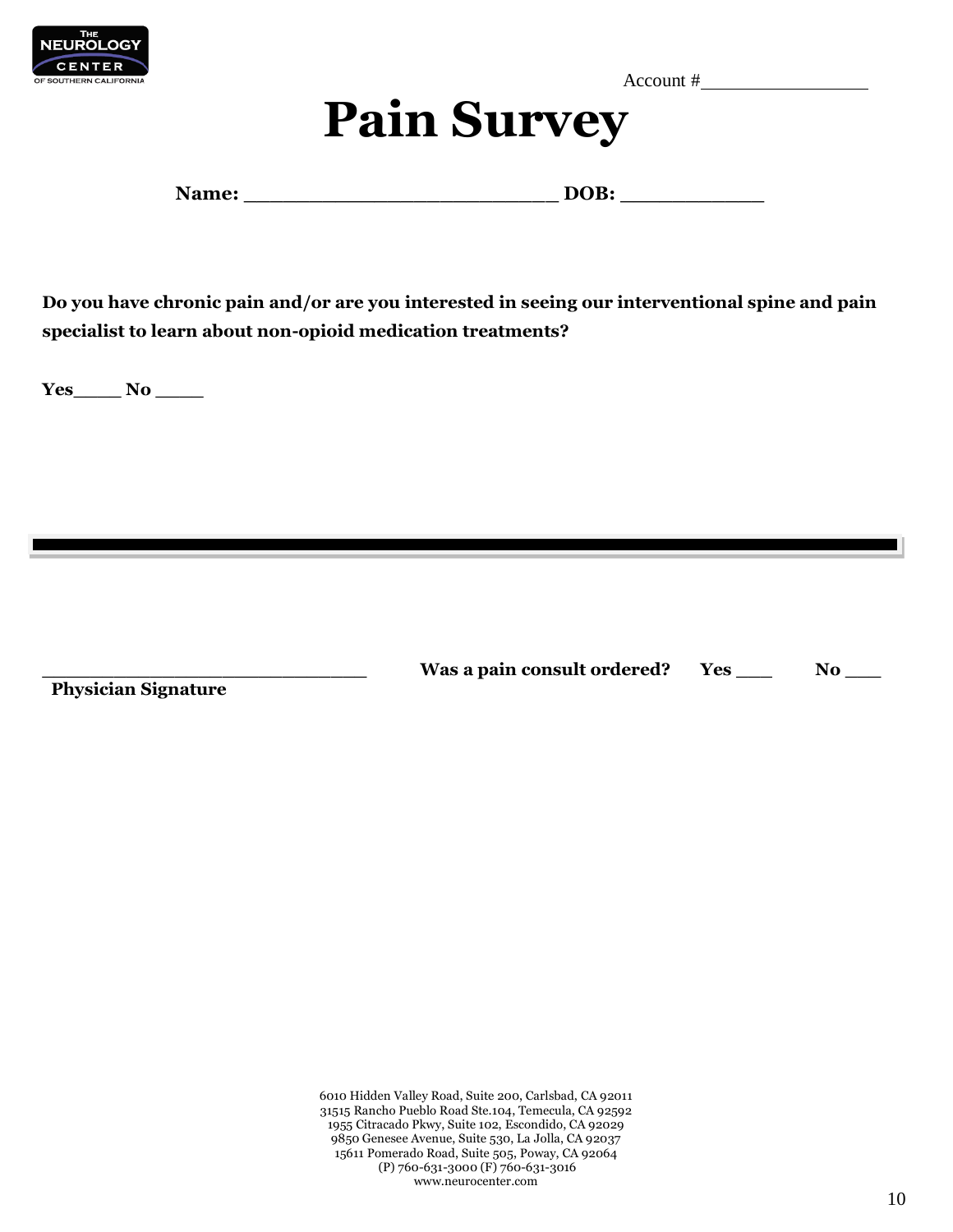

Patient Name:

## *FOR HEADACHE/MIGRAINE PATIENTS ONLY PLEASE STOP HERE IF YOU ARE NOT BEING SEEN FOR HEADACHES/MIGRAINES*

## **HEADACHE HISTORY AND PROFILE QUESTIONNAIRE**

| 1. | When did you first start having any kind of headache?                                                                                                                                                                                                                                                                                                                                                         |
|----|---------------------------------------------------------------------------------------------------------------------------------------------------------------------------------------------------------------------------------------------------------------------------------------------------------------------------------------------------------------------------------------------------------------|
|    | 2. How frequent were your headaches initially?                                                                                                                                                                                                                                                                                                                                                                |
| 3. | When did you first start having any kind of severe headache?                                                                                                                                                                                                                                                                                                                                                  |
| 4. | How many headaches of any kind do you experience on average per month in the last year?                                                                                                                                                                                                                                                                                                                       |
| 5. | How long have they been this frequent?                                                                                                                                                                                                                                                                                                                                                                        |
|    | 6. On average how many days a month are you completely headache <b>FREE</b> (no pain)?                                                                                                                                                                                                                                                                                                                        |
| 7. | On average how many moderate to severe headaches do you experience per month?                                                                                                                                                                                                                                                                                                                                 |
|    | 8. How long do your moderate to severe headaches typically last? (Circle)<br>No more than: Minutes 3 hours 4 hours 24 hours 2 days 1 week or longer                                                                                                                                                                                                                                                           |
|    | 8. How painful are your headaches? (1 is mild and 10 is severe and disabling) (Circle)<br>$3 \t 4 \t 5 \t 6 \t 7 \t 8$<br>$\mathbf{Q}$<br>$\overline{2}$<br>10<br>$\mathbf{1}$                                                                                                                                                                                                                                |
|    | 9. Where are your headache typically located? (Check all that apply)<br>Behind the eye ______Right ______ Left<br>Temple<br>___Right ____Left<br>___Right ___Left<br>Back of head _________Right _______ Left<br>Right Left<br>Neck                                                                                                                                                                           |
|    | 10. How would you describe your headache character?<br>Throbbing Stabbing Pressure Burning Tightness Dull<br>Sharp<br>Other                                                                                                                                                                                                                                                                                   |
|    | 11. Do any of the following symptoms occur before or during your headaches? (Circle all that apply)<br>Nausea Vomiting Sensitive to light Sensitive to noise<br>Sensitive to smell<br>Blurred or Double vision Loss of vision Flashing, sparkling, colored lights in eyes<br>Eye lid droop Eye tearing Dizziness Difficulty concentrating<br>Speech difficulty Numbness/tingling Weakness of face, arm or leg |

12. Do any of the following trigger your headache or make them worse? (Circle all that apply) Exercise Increased stress Lack of sleep Weather change/Storm Bright light Loud noise<br>Fatigue Missing a meal Strenuous activity Certain smells or perfume Coughing/sneezi Fatigue Missing a meal Strenuous activity Certain smells or perfume Coughing/sneezing<br>Bending over Sexual activity Dehydration Eve strain Caffeine/Lack of Caffeine Alco Sexual activity Dehydration Eye strain Caffeine/Lack of Caffeine Alcohol: wine, beer, or liquor

Foods: chocolate, cheese, MSG, gluten or other \_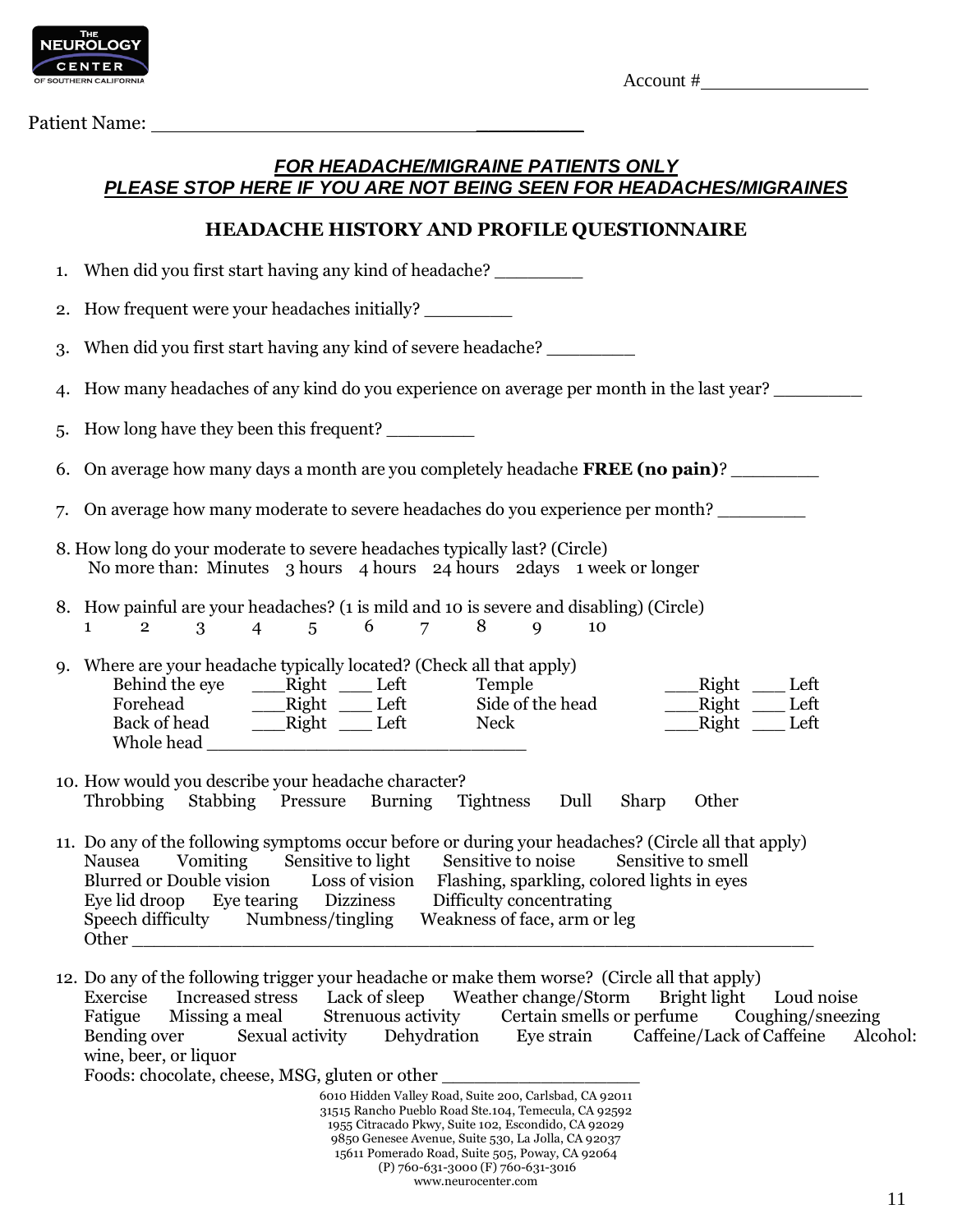

Patient Name:

## **HEADACHE HISTORY AND PROFILE QUESTIONNAIRE**

- 13. If you are female, did or do your headaches change with the following? (Circle all that apply) Menstrual cycle Birth control Pregnancy Menopause Other hormonal medications
- 14. Do your headaches ever awaken you in the middle of the night or present upon awakening in the morning? (Circle) Night: Occasionally Often<br>Morning: Occasionally Often Occasionally Often
- 15. Do any of your family members have headaches? No Yes If yes, who? \_\_\_\_\_\_\_\_\_\_\_\_\_\_
- 16. Do you have a history of: Anxiety Depression Trouble sleeping Irritable Bowel Syndrome Fibromyalgia Chronic Fatigue Seizure Disorder Bipolar Disorder Restless Leg Syndrome
- 17. List the testing you have had for your headaches (MRI, CT, spinal puncture): If yes, please provide the facility

\_\_\_\_\_\_\_\_\_\_\_\_\_\_\_\_\_\_\_\_\_\_\_\_\_\_\_\_\_\_\_\_\_\_\_\_\_\_\_\_\_\_\_\_\_\_\_\_\_\_\_\_\_\_\_\_\_\_\_\_\_\_\_\_\_\_\_\_\_\_\_\_\_\_\_\_

\_\_\_\_\_\_\_\_\_\_\_\_\_\_\_\_\_\_\_\_\_\_\_\_\_\_\_\_\_\_\_\_\_\_\_\_\_\_\_\_\_\_\_\_\_\_\_\_\_\_\_\_\_\_\_\_\_\_\_\_\_\_\_\_\_\_\_\_\_\_\_\_\_\_\_\_

\_\_\_\_\_\_\_\_\_\_\_\_\_\_\_\_\_\_\_\_\_\_\_\_\_\_\_\_\_\_\_\_\_\_\_\_\_\_\_\_\_\_\_\_\_\_\_\_\_\_\_\_\_\_\_\_\_\_\_\_\_\_\_\_\_\_\_\_\_\_\_\_\_\_\_\_

\_\_\_\_\_\_\_\_\_\_\_\_\_\_\_\_\_\_\_\_\_\_\_\_\_\_\_\_\_\_\_\_\_\_\_\_\_\_\_\_\_\_\_\_\_\_\_\_\_\_\_\_\_\_\_\_\_\_\_\_\_\_\_\_\_\_\_\_\_\_\_\_\_\_\_\_

\_\_\_\_\_\_\_\_\_\_\_\_\_\_\_\_\_\_\_\_\_\_\_\_\_\_\_\_\_\_\_\_\_\_\_\_\_\_\_\_\_\_\_\_\_\_\_\_\_\_\_\_\_\_\_\_\_\_\_\_\_\_\_\_\_\_\_\_\_\_\_\_\_\_\_\_

\_\_\_\_\_\_\_\_\_\_\_\_\_\_\_\_\_\_\_\_\_\_\_\_\_\_\_\_\_\_\_\_\_\_\_\_\_\_\_\_\_\_\_\_\_\_\_\_\_\_\_\_\_\_\_\_\_\_\_\_\_\_\_\_\_\_\_\_\_\_\_\_\_\_\_\_

name:

18. How many days a week do you use medication for acute treatment of headache (prescription or over the counter)? \_\_\_\_\_\_\_\_

\_\_\_\_\_\_\_\_\_\_\_\_\_\_\_\_\_\_\_\_\_\_\_\_\_\_\_\_\_\_\_\_\_\_\_\_\_\_\_\_\_\_\_\_\_\_\_\_\_\_\_\_\_\_\_\_\_\_\_\_\_\_\_\_\_\_

\_\_\_\_\_\_\_\_\_\_\_\_\_\_\_\_\_\_\_\_\_\_\_\_\_\_\_\_\_\_\_\_\_\_\_\_\_\_\_\_\_\_\_\_\_\_\_\_\_\_\_\_\_\_\_\_\_\_\_\_\_\_\_\_\_\_

19. Which medication(s):

20. How long have you been using that amount of medication for acute treatment?

21. How many times in the **last year** did you go to the ER because of headaches?

0 1-2 3-4 5+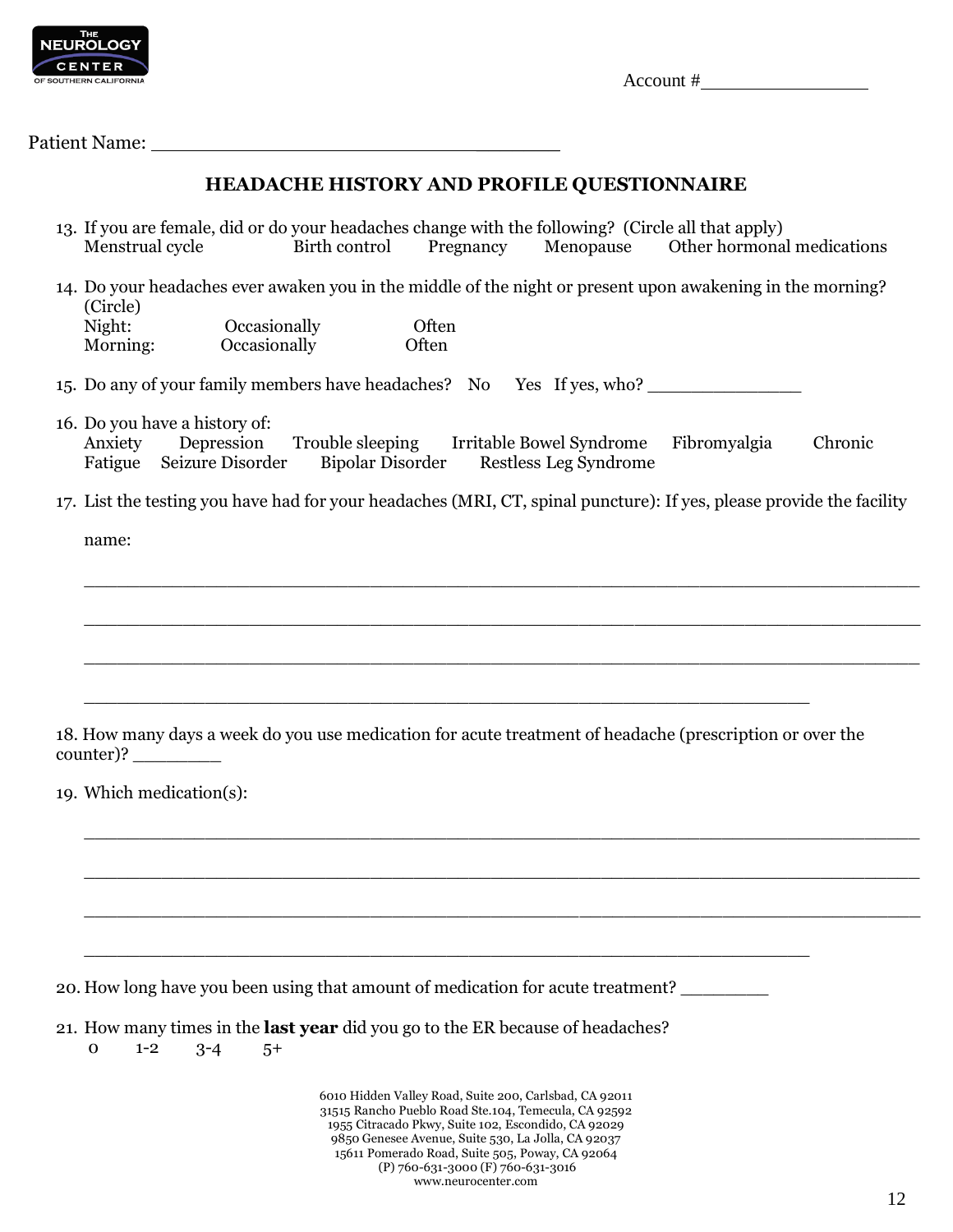

Patient Name: \_\_\_\_\_\_\_

## **HEADACHE HISTORY AND PROFILE QUESTIONNAIRE**

## **Medications you have tried**

| <b>ABORTIVE AGENTS</b>                                |                  | PROPHYLACTIC AGENTS                             |              |  |  |  |
|-------------------------------------------------------|------------------|-------------------------------------------------|--------------|--|--|--|
| Over the counter                                      |                  | <b>Anti-Depressants</b>                         |              |  |  |  |
| Ibuprofen                                             | Aleve - naproxen | Elavil-amitriptyline                            |              |  |  |  |
| Excedrin<br>Tylenol                                   |                  | Pamelor-nortriptyline                           |              |  |  |  |
| <b>BC Powder</b>                                      |                  | Vivactil-protriptyline                          |              |  |  |  |
|                                                       |                  | Prozac-fluoxetine                               |              |  |  |  |
| <b>Triptans</b>                                       |                  | Paxil-paroxetine                                |              |  |  |  |
| Imitrex-sumatriptan (pill, nasal spray, or injection) |                  | <b>Effexor-Venlafaxine</b>                      |              |  |  |  |
| Treximet - Imitrex/naproxen                           |                  | Cymbalta - Duloxatine                           |              |  |  |  |
| Maxalt-rizatriptan                                    |                  | <b>Seizure Medications</b>                      |              |  |  |  |
| Relpax-eletriptan                                     |                  | Topamax-topiramate                              |              |  |  |  |
| Zomig-zolmitriptan (pill or nasal spray)              |                  | Zonegran-zonisamide                             |              |  |  |  |
| Axert-almotriptan                                     |                  | Depakote- divalproex or valproic acid           |              |  |  |  |
| Amerge-naratriptan                                    |                  | Neurontin-gabapentin                            |              |  |  |  |
| Frova-frovatriptan                                    |                  | Lamictal-lamotrigine                            |              |  |  |  |
|                                                       |                  | Lyrica- pregablin                               |              |  |  |  |
| <b>Other Pain Relievers</b>                           |                  |                                                 |              |  |  |  |
| Fioricet-butalibital/acetaminophen/caffeine           |                  | <b>Blood pressure medication</b>                |              |  |  |  |
| Fiorial-butalibital/aspirin/caffeine                  |                  | Inderal-propranolol                             |              |  |  |  |
| DHE-dihydroergotoamine                                |                  | Verapamil                                       |              |  |  |  |
| Midrin                                                |                  | Atacand-candesartan                             |              |  |  |  |
|                                                       |                  | Atenolol, metoprolol, nadolol, timolol          |              |  |  |  |
| <b>Narcotics</b>                                      |                  |                                                 |              |  |  |  |
| Norco, Lortab, Percocet                               |                  | <b>Botox Injections</b>                         |              |  |  |  |
| Oxycodone, Hydrocodone, Dilaudid, Morphine            |                  |                                                 |              |  |  |  |
| <b>Tylenol with Codeine</b>                           |                  | <b>Natural Supplements</b>                      |              |  |  |  |
|                                                       |                  | Riboflavin                                      | Butterbur    |  |  |  |
| <b>Other NSAID's (Non-Steroidal Anti-</b>             |                  | Magnesium                                       |              |  |  |  |
| inflammatories)                                       |                  | CoQ10                                           |              |  |  |  |
| Ketoprofen                                            | Relafen          |                                                 |              |  |  |  |
| Diclofenac (Cambia or Zipsor)                         | Meloxicam        | <b>Procedures:</b>                              |              |  |  |  |
|                                                       |                  | Accupuncture                                    | Chiropractor |  |  |  |
| <b>Muscle Relaxants</b>                               |                  | Cefaly band                                     | Massage      |  |  |  |
| Norflex                                               | Zanaflex         | Occipital Nerve Block                           | SphenoCath   |  |  |  |
| Flexeril-cyclobenzaprine                              | Baclofen         | <b>Transcranial Magnetic Stimulation Device</b> |              |  |  |  |
|                                                       |                  |                                                 |              |  |  |  |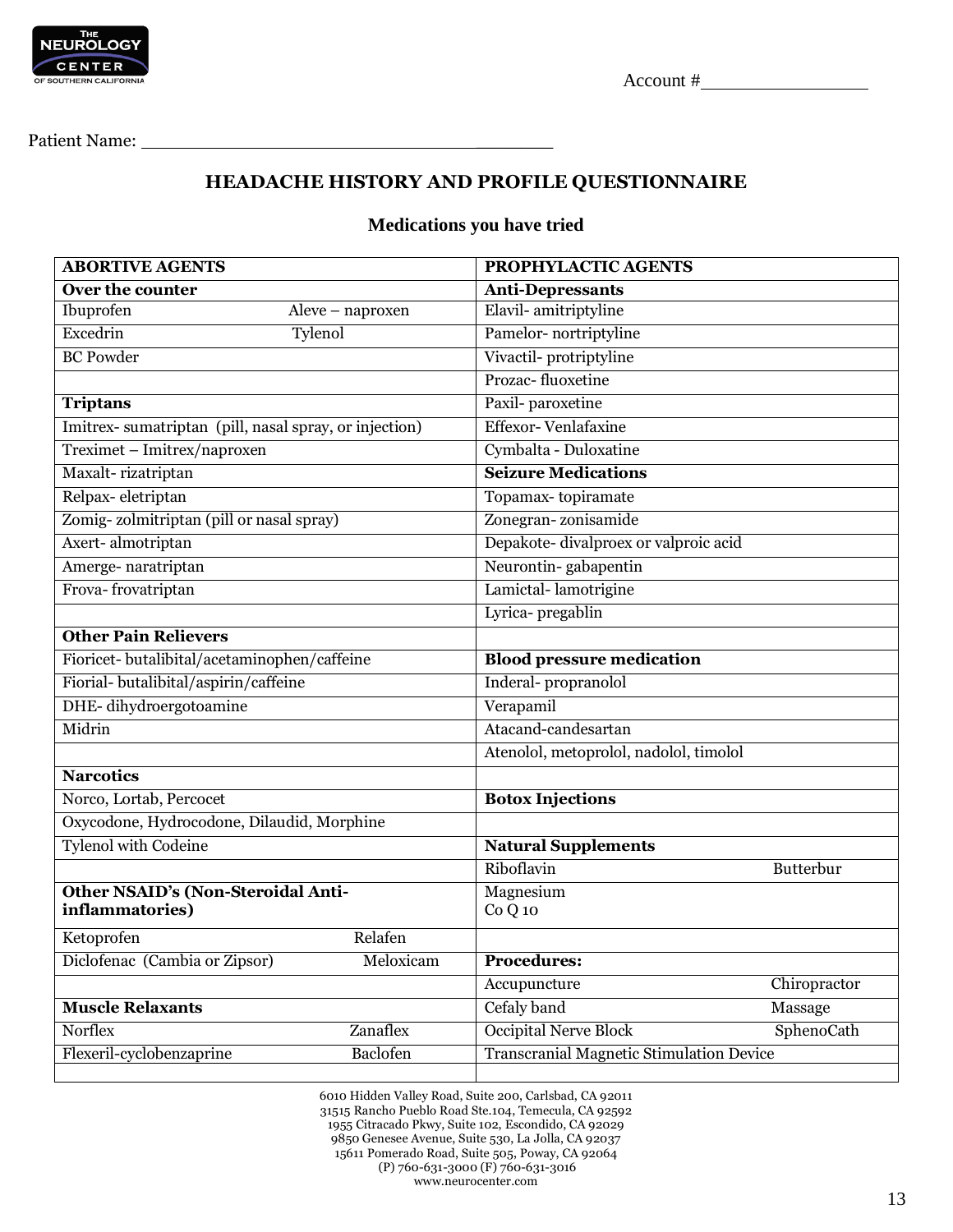

## *FOR SLEEP PATIENTS ONLY PLEASE STOP HERE IF YOU ARE NOT BEING SEEN FOR SLEEP.*

## **SLEEP MEDICINE HISTORY AND PROFILE QUESTIONNAIRE**

| Name $\frac{1}{2}$                                        |                                                     |                                      | Date and the second second second second second second second second second second second second second second second second second second second second second second second second second second second second second second |               |    |                                         |  |
|-----------------------------------------------------------|-----------------------------------------------------|--------------------------------------|--------------------------------------------------------------------------------------------------------------------------------------------------------------------------------------------------------------------------------|---------------|----|-----------------------------------------|--|
|                                                           |                                                     |                                      |                                                                                                                                                                                                                                |               |    |                                         |  |
| Reason for your visit today?                              |                                                     |                                      |                                                                                                                                                                                                                                |               |    |                                         |  |
| <b>Yes / No / Don't know</b><br>Do you snore?             |                                                     | If yes, circle one of the following: |                                                                                                                                                                                                                                |               |    |                                         |  |
| Snoring is:                                               | Rare                                                | $1-2$ x/week                         | $3-4$ x/week                                                                                                                                                                                                                   |               |    | every night                             |  |
| Snoring is:                                               | Soft                                                | Moderately loud                      |                                                                                                                                                                                                                                |               |    | Loud enough to be heard outside bedroom |  |
| Snoring is:                                               | Only when lying on your backPresent in any position |                                      |                                                                                                                                                                                                                                |               |    |                                         |  |
| Does snoring disrupt the bed-partner's sleep?             |                                                     |                                      | Yes                                                                                                                                                                                                                            | or            | No |                                         |  |
| Has anyone told you that you stop breathing during sleep? |                                                     |                                      | Yes                                                                                                                                                                                                                            | <sub>or</sub> | No |                                         |  |
| Any episodes of gasping or choking during sleep?          |                                                     |                                      | Yes                                                                                                                                                                                                                            | <b>or</b>     | No |                                         |  |
| Have you gained weight in the past year?                  |                                                     |                                      | Yes                                                                                                                                                                                                                            | <b>or</b>     | No | If yes, How many $\ln 2$                |  |
| Have you gained weight over the past 5 years?             |                                                     |                                      | Yes                                                                                                                                                                                                                            | <sub>or</sub> | No | If yes, How many lbs?                   |  |

### **Please circle any symptoms that you experience with your sleep:**

| Discomfort in legs  | Kicking during sleep          | Restless sleep                     |
|---------------------|-------------------------------|------------------------------------|
| Frequent awakenings | Grinding/Clenching teeth      | Frequent $(>1)$ urination at night |
| Shortness of breath | <b>Excessive perspiration</b> | Racing heartbeat                   |
| Morning headaches   | Frequent heartburn            | Nasal congestion                   |
|                     |                               |                                    |

Dry mouth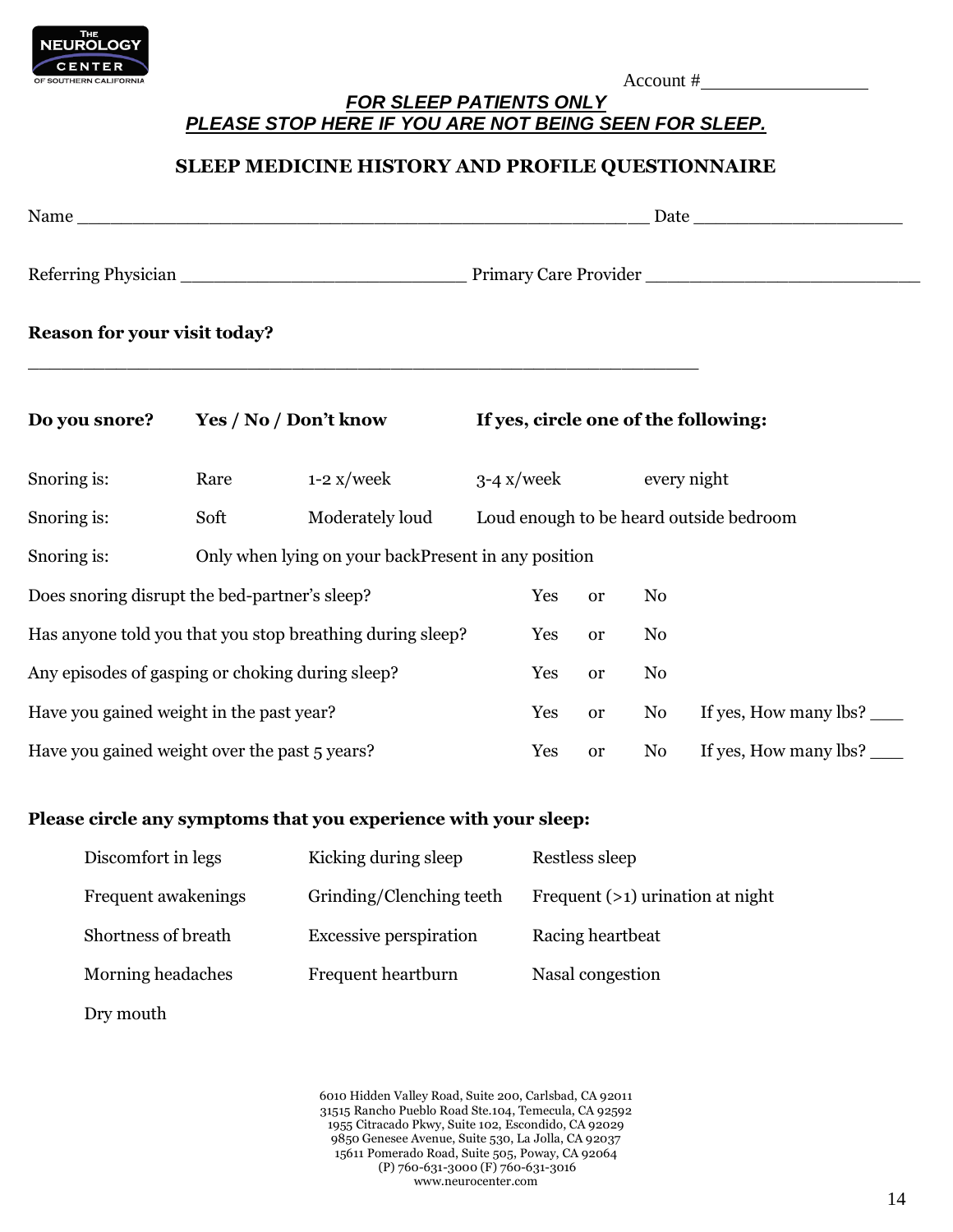

## **Sleep Medicine Questionnaire (continued…)**

## **Please answer the following questions if you have previously had a sleep study or have been diagnosed with a sleep disorder. Otherwise, skip to the next section:**

| Have you ever had a sleep study either at home or in a sleep laboratory facility? |     |               |                                |    | No<br>Yes<br><b>or</b>                                                                              |
|-----------------------------------------------------------------------------------|-----|---------------|--------------------------------|----|-----------------------------------------------------------------------------------------------------|
|                                                                                   |     |               |                                |    |                                                                                                     |
| Was sleep apnea diagnosed? Yes                                                    |     |               | <sub>or</sub>                  | No |                                                                                                     |
|                                                                                   |     |               |                                |    |                                                                                                     |
| Are you on CPAP?                                                                  | Yes | <sub>or</sub> | No                             |    | If yes, what is your pressure setting?                                                              |
| <b>Sleep Schedule:</b>                                                            |     |               |                                |    |                                                                                                     |
| Bedtime on weekdays or work days:                                                 |     |               |                                |    |                                                                                                     |
| Bedtime on weekends or days off:                                                  |     |               |                                |    | Wake up time: _________                                                                             |
|                                                                                   |     |               |                                |    | Number of naps per week: _____________ At what time? _____________ How long are the naps? _________ |
|                                                                                   |     |               |                                |    |                                                                                                     |
| Any trouble getting to sleep? Yes or No                                           |     |               |                                |    |                                                                                                     |
| Any trouble staying asleep? Yes or No                                             |     |               |                                |    |                                                                                                     |
| Do you use sleep aides (prescription or over-the-counter)? Yes or No              |     |               |                                |    |                                                                                                     |
|                                                                                   |     |               |                                |    |                                                                                                     |
|                                                                                   |     |               |                                |    | Caffeinated beverages? Yes or No How many per day?<br>How many total ounces?                        |
| Do you smoke cigarettes or use nicotine/tobacco products? Yes or No               |     |               |                                |    |                                                                                                     |
| Do you drink alcohol? Yes or No # of drinks per day? _________ # per week? ______ |     |               |                                |    |                                                                                                     |
|                                                                                   |     |               | Circle: wine/beer/other liquor |    |                                                                                                     |
| Do you exercise? Yes or No Type of exercise: ___________________________________  |     |               |                                |    |                                                                                                     |